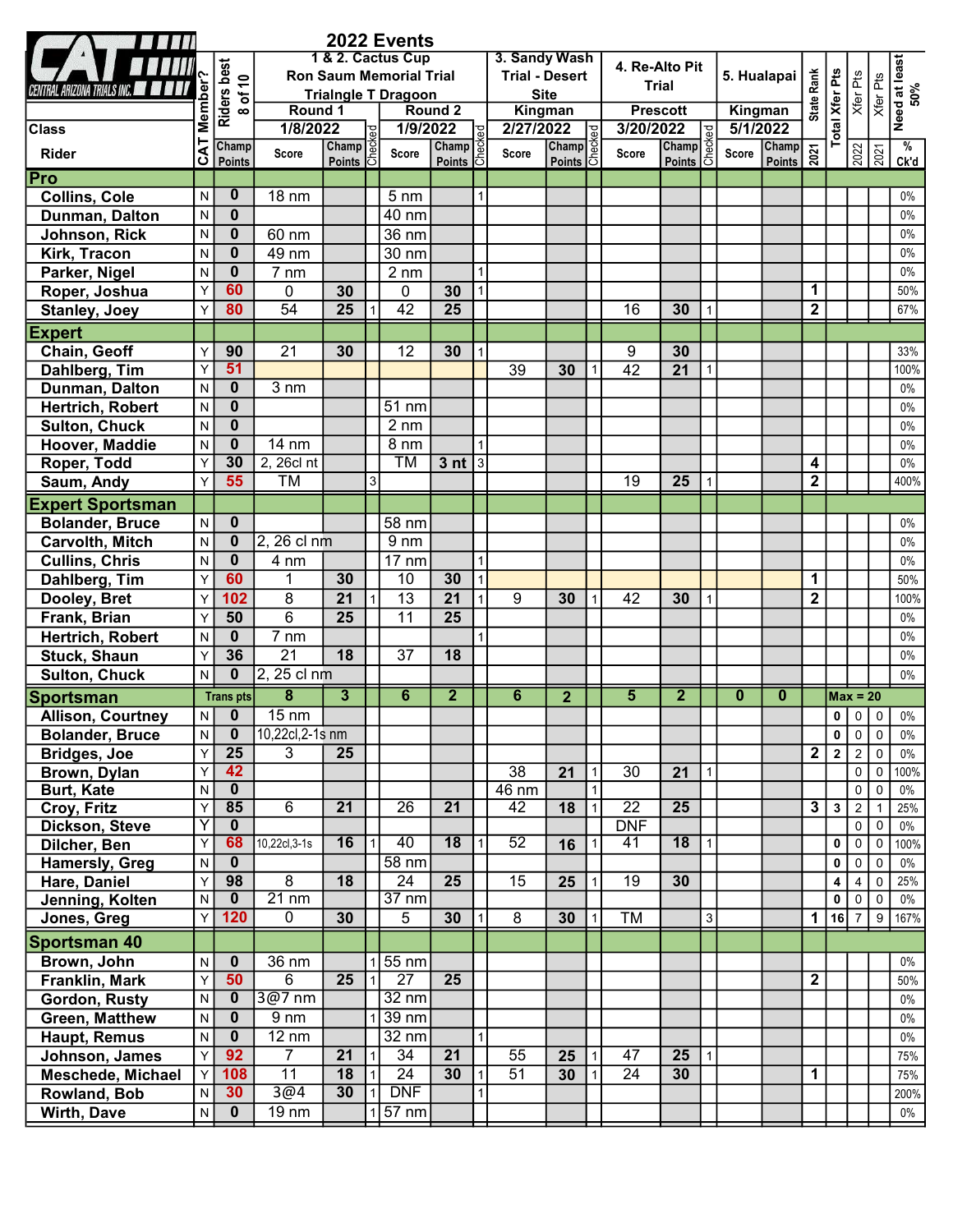|                        |                   |                         |                  |                                |              | 2022 Events       |                        |   |                         |                           |                |                                    |                         |                |                 |                                                       |                         |                       |                     |                      |                       |
|------------------------|-------------------|-------------------------|------------------|--------------------------------|--------------|-------------------|------------------------|---|-------------------------|---------------------------|----------------|------------------------------------|-------------------------|----------------|-----------------|-------------------------------------------------------|-------------------------|-----------------------|---------------------|----------------------|-----------------------|
|                        |                   |                         |                  |                                |              | 1 & 2. Cactus Cup |                        |   | 3. Sandy Wash           |                           |                | 4. Re-Alto Pit                     |                         |                |                 |                                                       |                         |                       |                     | Need at least<br>50% |                       |
|                        |                   | <b>Riders best</b>      |                  | <b>Ron Saum Memorial Trial</b> |              |                   |                        |   |                         | <b>Trial - Desert</b>     |                |                                    | <b>Trial</b>            |                | 5. Hualapai     |                                                       | Rank                    |                       | Xfer Pts            |                      |                       |
| ARIZONA TRIALS INC.    |                   | of $10$                 |                  | <b>Trialngle T Dragoon</b>     |              |                   |                        |   |                         | <b>Site</b>               |                |                                    |                         |                |                 |                                                       |                         |                       |                     | Xfer Pts             |                       |
|                        |                   | $\infty$                | Round 1          |                                |              |                   | Round 2                |   |                         | Kingman                   |                |                                    | <b>Prescott</b>         |                |                 | Kingman                                               | State I                 |                       |                     |                      |                       |
| <b>Class</b>           |                   |                         | 1/8/2022         |                                | ි ප          | 1/9/2022          |                        | 밂 | 2/27/2022               |                           |                | 3/20/2022                          |                         |                | 5/1/2022        |                                                       |                         | <b>Total Xfer Pts</b> |                     |                      |                       |
| Rider                  | <b>CAT Member</b> | Champ<br>Points         | Score            | Champ<br>Points 5              |              | Score             | Champ<br><b>Points</b> | õ | Score                   | Champ<br><b>Points</b> 15 |                | Score                              | Champ<br>Points 5       | 흥              | Score           | Champ<br>$\frac{\text{Champ}}{\text{Points}} \approx$ |                         |                       |                     | $\frac{2022}{2021}$  | $\frac{9}{6}$<br>Ck'd |
| <b>Master Clubman</b>  |                   |                         |                  |                                |              |                   |                        |   |                         |                           |                |                                    |                         |                |                 |                                                       |                         |                       |                     |                      |                       |
| Gibson, Sherwood       | Y                 | 55                      | $\overline{17}$  | 25                             |              | 5                 | 30                     |   |                         |                           |                |                                    |                         |                |                 |                                                       | 1                       |                       |                     |                      | $0\%$                 |
| Montgomery, David      | N                 | $\mathbf{0}$            | 4 <sub>nt</sub>  |                                |              | 2 <sub>nt</sub>   |                        |   |                         |                           |                |                                    |                         |                |                 |                                                       |                         |                       |                     |                      | $0\%$                 |
| Pennington, Bob        | Y                 | $\overline{21}$         |                  |                                |              |                   |                        |   |                         |                           |                | $\overline{23}$                    | $\overline{21}$         |                |                 |                                                       | $5\phantom{.0}$         |                       |                     |                      | 0%                    |
| Pennington, Lee        | Y<br>Υ            | 80<br>30                | $\overline{9}$   | 30                             |              | $\overline{8}$    | $\overline{25}$        |   |                         |                           |                | $\overline{18}$<br>$\overline{15}$ | $\overline{25}$<br>30   |                |                 |                                                       | $\overline{2}$          |                       |                     |                      | $0\%$<br>$0\%$        |
| <b>Wrublik, Steve</b>  |                   |                         |                  |                                |              |                   |                        |   |                         |                           |                |                                    |                         |                |                 |                                                       |                         |                       |                     |                      |                       |
| <b>Clubman</b>         |                   | <b>Trans pts</b>        | $\overline{13}$  | 4                              |              | $\overline{12}$   | 4                      |   | $\overline{\mathbf{8}}$ | $\overline{3}$            |                | $\overline{13}$                    | 4                       |                | $\mathbf{0}$    | $\mathbf{0}$                                          |                         | $Max = 20$            |                     |                      |                       |
| Berger, Todd           | Υ                 | 50                      | 33               | 11                             |              | 6                 | 14                     |   | 58                      | 14                        |                | 58                                 | 11                      |                |                 |                                                       | 12                      | 0                     | $\mathbf 0$         | $\mathbf 0$          | 75%                   |
| Buchanan, Jonathan Y   |                   | 92                      | $6\phantom{1}$   | $\overline{25}$                |              | 1@3               | 21                     |   | $\overline{33}$         | 21                        |                | $\overline{18}$                    | 25                      |                |                 |                                                       |                         | 10                    | $\boldsymbol{9}$    | $\overline{1}$       | 100%                  |
| <b>Carlin, Philip</b>  | Y                 | 88                      | $\overline{10}$  | 21                             |              | 2@5               | 16                     |   | $\overline{25}$         | 30                        |                | $\overline{21}$                    | $\overline{21}$         |                |                 |                                                       |                         | $\overline{7}$        | $\overline{7}$      | $\mathbf 0$          | 100%                  |
| Cline, Bryan           | Y                 | 25                      |                  |                                |              | <b>DNF</b>        |                        |   | 85                      | $\overline{13}$           |                | 56                                 | 12                      |                |                 |                                                       |                         | $\mathbf 0$           | $\mathbf 0$         | $\Omega$             | 33%                   |
| <b>Curtis, Darren</b>  | Y                 | 57                      | 22               | 14                             |              | 10,21c            | 13                     |   | 54                      | 15                        |                | 32                                 | 15                      |                |                 |                                                       |                         | $\mathbf 0$           | $\mathbf 0$         | $\Omega$             | 50%                   |
| Farrell, John          | Y                 | 86                      | 5                | 30                             |              | 2@4               | 15                     |   | $\overline{28}$         | 25                        |                | $\overline{27}$                    | 16                      |                |                 |                                                       | $\mathbf{3}$            | 13                    | 6                   | $\overline{7}$       | 75%                   |
| Fieber, Devon          | Y                 | 61                      | 11,20cl          | 18                             |              | 1 1@23            | 25                     |   |                         |                           |                | 24                                 | 18                      |                |                 |                                                       | $\overline{\mathbf{8}}$ | $\overline{7}$        | $\sqrt{5}$          | $\overline{2}$       | 100%                  |
| Franklin, Tom          | Y                 | 23                      | 29               | 12                             |              | 11                | 11                     |   |                         |                           |                |                                    |                         |                |                 |                                                       | 10                      | $\mathbf 0$           | $\mathsf 0$         | $\mathbf 0$          | 50%                   |
| Griswold, Zachery      | Y                 | 51                      | $\overline{36}$  | 10                             |              | 1 10,19c          | 12                     |   | 39                      | 16                        |                | 40                                 | 13                      |                |                 |                                                       | $\overline{4}$          | $\pmb{0}$             | $\pmb{0}$           | $\mathbf 0$          | 75%                   |
| <b>Hamersly, Greg</b>  | N                 | $\mathbf 0$             | $3 \, \text{nm}$ |                                |              |                   |                        |   |                         |                           |                |                                    |                         |                |                 |                                                       |                         | $\mathbf 0$           | $\mathbf 0$         | $\mathbf 0$          | $0\%$                 |
| Hubner, Bob            | N                 | $\mathbf 0$             |                  |                                |              |                   |                        |   |                         |                           |                | 22 nm                              |                         |                |                 |                                                       |                         | 0                     | $\mathsf 0$         | $\mathbf 0$          | $0\%$                 |
| Maessen, Matt          | Y                 | 79                      | $\overline{25}$  | 13                             |              | 2@15              | 18                     |   | 36                      | 18                        |                | 16                                 | 30                      |                |                 |                                                       | 5                       | 8                     | $\sqrt{5}$          | $\mathbf{3}$         | 75%                   |
| Nelson, Michael        | $\mathsf{N}$      | $\mathbf 0$             |                  |                                |              |                   |                        |   |                         |                           |                | 56 nm                              |                         |                |                 |                                                       |                         | $\mathbf 0$           | $\mathsf 0$         | $\mathbf 0$          | $0\%$                 |
| Pinke, Sean            | Y                 | 16                      | 11,19cl          | 16                             | $\mathbf{1}$ |                   |                        |   |                         |                           |                |                                    |                         |                |                 |                                                       |                         | 0                     | $\mathbf 0$         | $\mathbf 0$          | 100%                  |
| Preece, Bill           | Y                 | 59                      | 18               | 15                             |              | 0                 | 30                     |   |                         |                           |                | 35                                 | 14                      |                |                 |                                                       |                         | 4                     | 4                   | $\mathbf 0$          | 100%                  |
| Rosenfield, Scott      | Y                 | 10                      |                  |                                |              | 18                | 10                     |   |                         |                           |                |                                    |                         |                |                 |                                                       |                         | $\mathbf 0$           | 0                   | $\mathbf 0$          | $0\%$                 |
| Wrublik, Shawn         | Y                 | 9                       | 41               | 9                              |              |                   |                        |   |                         |                           |                |                                    |                         |                |                 |                                                       |                         | $\mathbf 0$           | $\mathbf 0$         | $\mathbf 0$          | 100%                  |
| Wrublik, Teresa        | Y                 | 10                      |                  |                                |              |                   |                        |   |                         |                           |                | 62                                 | 10                      |                |                 |                                                       |                         | $\mathbf 0$           | $\mathbf 0$         | $\mathbf 0$          | $0\%$                 |
| <b>OPEN Upper</b>      |                   |                         |                  |                                |              |                   |                        |   |                         |                           |                |                                    |                         |                |                 |                                                       |                         |                       |                     |                      |                       |
| <b>Carlton, Mike</b>   | Y                 | $\mathbf{0}$            |                  |                                |              | 3                 |                        |   |                         |                           |                |                                    |                         |                | TM <sub>1</sub> |                                                       |                         |                       |                     |                      | $0\%$                 |
| <b>Cline, Robert</b>   | Y                 | $\mathbf 0$             |                  |                                |              |                   |                        |   | <b>DNF</b>              |                           |                |                                    |                         |                |                 |                                                       |                         |                       |                     |                      | $0\%$                 |
| Damm, Mike             | N                 | $\mathbf 0$             | 8                |                                |              | <b>DNF</b>        |                        |   |                         |                           |                |                                    |                         |                |                 |                                                       |                         |                       |                     |                      | 0%                    |
| Miller, Carl           | Y                 | $\overline{\mathbf{0}}$ | 11               |                                |              | $\overline{11}$   |                        |   |                         |                           |                |                                    |                         |                |                 |                                                       |                         |                       |                     |                      | $0\%$                 |
| Ray, Travis            | $\mathsf{N}$      | $\mathbf 0$             | $\overline{2}$   |                                |              |                   |                        |   |                         |                           |                |                                    |                         |                |                 |                                                       |                         |                       |                     |                      | $0\%$                 |
| <b>Elite</b>           |                   | <b>Trans pts</b>        | $6\phantom{1}$   | $\mathbf{2}$                   |              | $6\phantom{a}$    | $\overline{2}$         |   | 5                       | $\overline{2}$            |                | $\overline{7}$                     | $\overline{\mathbf{3}}$ |                | $\mathbf{0}$    | $\bf{0}$                                              |                         | $Max = 20$            |                     |                      |                       |
| Alvarez, Juan          | N                 | $\mathbf 0$             | 11 nm            |                                |              |                   |                        |   |                         |                           |                |                                    |                         |                |                 |                                                       |                         | $\mathbf{0}$          | $\mathbf 0$         | $\mathbf 0$          | $0\%$                 |
| <b>Bowie, Harold</b>   | Y                 | 62                      | 54               | 25                             |              | 40                | 21                     |   | 42                      | 16                        |                |                                    |                         |                |                 |                                                       |                         | $\mathbf{1}$          | $\mathbf{1}$        | $\mathbf 0$          | 100%                  |
| Chain, Dan             | Υ                 | 25                      |                  |                                |              |                   |                        |   |                         |                           |                | $\overline{21}$                    | $\overline{25}$         |                |                 |                                                       |                         |                       | $\overline{2}$      | $\mathbf 0$          | 100%                  |
| <b>Cummins, Gary</b>   | Y                 | 109                     | 65               | 18                             |              | 55                | 16                     |   | TM                      | 30                        | 3 <sup>1</sup> | 76                                 | 15                      |                |                 |                                                       | $\mathbf{3}$            | $\mathbf{2}$          | $\overline{2}$      | $\Omega$             | 150%                  |
| Dunn, Mike             | Υ                 | 30                      |                  |                                |              |                   |                        |   |                         |                           |                | 18                                 | 30                      |                |                 |                                                       |                         | 3                     | $\mathbf{3}$        | $\mathbf 0$          | $0\%$                 |
| Hubner, Bob            | N                 | $\mathbf{0}$            | $7 \text{ nm}$   |                                |              | $5 \text{ nm}$    |                        |   |                         |                           |                |                                    |                         |                |                 |                                                       |                         | $\mathbf 0$           | $\mathbf 0$         | $\mathbf 0$          | $0\%$                 |
| Jones, Bryan           | Y                 | 34                      |                  |                                |              |                   |                        |   | 39                      | 18                        |                | 56                                 | 16                      |                |                 |                                                       |                         |                       | $\mathbf 0$         | $\mathbf 0$          | 100%                  |
| <b>Schipper, Kenny</b> | Y                 | 30                      |                  |                                |              |                   |                        |   | 3                       | 30                        | 1              |                                    |                         |                |                 |                                                       |                         |                       | $\overline{2}$      | $\mathbf 0$          | 100%                  |
| <b>Stamos, Nick</b>    | Y                 | 78                      | 57               | 21                             |              | 49                | 18                     |   | $\overline{32}$         | 21                        |                | 53                                 | 18                      |                |                 |                                                       |                         | 0                     | $\mathsf 0$         | $\mathbf 0$          | 100%                  |
| <b>Steely, Dallin</b>  | Y                 | 101                     | 39               | 30                             |              | $\overline{17}$   | 25                     |   | $\overline{14}$         | 25                        |                | $\overline{34}$                    | $\overline{21}$         |                |                 |                                                       |                         | 5                     | $\sqrt{5}$          | $\mathbf 0$          | 75%                   |
| Thomas, JT             | Υ                 | $\mathbf{0}$            |                  |                                |              |                   |                        |   |                         |                           |                | DNF                                |                         |                |                 |                                                       |                         |                       | $\mathsf{O}\xspace$ | $\mathbf 0$          | 100%                  |
| Wrublik, Theresa       | Y                 | 30                      |                  |                                |              | $\overline{13}$   | 30                     |   |                         |                           |                |                                    |                         |                |                 |                                                       |                         | $\mathbf{2}$          | $\overline{2}$      | $\mathbf 0$          | 100%                  |
| Elite 40               |                   |                         |                  |                                |              |                   |                        |   |                         |                           |                |                                    |                         |                |                 |                                                       |                         |                       |                     |                      |                       |
| <b>Barbee, Chuck</b>   | Y                 | 30                      | 27               | 30                             | $\vert$ 1    |                   |                        |   |                         |                           |                |                                    |                         |                |                 |                                                       |                         |                       |                     |                      | 100%                  |
| Croy, Wendel           | Y                 | 106                     | $\overline{31}$  | $\overline{21}$                | $\vert$ 1    | $\overline{34}$   | $\overline{25}$        |   | 8                       | 30                        |                | <b>TM</b>                          |                         | 3 <sup>1</sup> |                 |                                                       |                         |                       |                     |                      | 200%                  |
| Griswold, Todd         | Y                 | 101                     | 29               | 25                             |              | $\overline{20}$   | 30                     |   | $\overline{18}$         | 25                        | $\mathbf 1$    | 49                                 | 21                      | 1 <sup>1</sup> |                 |                                                       | 10                      |                       |                     |                      | 100%                  |
| Millet, Von            | Y                 | $\mathbf{0}$            |                  |                                |              |                   |                        |   | <b>DNF</b>              |                           | 1              |                                    |                         |                |                 |                                                       |                         |                       |                     |                      | 100%                  |
| Preece, John           | Ÿ                 | 21                      |                  |                                |              |                   |                        |   | 41                      | 21                        |                |                                    |                         |                |                 |                                                       |                         |                       |                     |                      | 100%                  |
| Reed, Joe              | Υ                 | 25                      |                  |                                |              |                   |                        |   |                         |                           |                | 34                                 | 25                      |                |                 |                                                       |                         |                       |                     |                      | $0\%$                 |
| Roper, Vonda           | Y                 | 30                      |                  |                                |              | <b>TM</b>         |                        | 3 |                         |                           |                |                                    |                         |                |                 |                                                       | $\overline{7}$          |                       |                     |                      | $0\%$                 |
| Saum, Carolyn          | Y                 | 60                      | TM               |                                | 3            |                   |                        |   |                         |                           |                | 33                                 | 30                      | 1              |                 |                                                       | $\overline{2}$          |                       |                     |                      | 400%                  |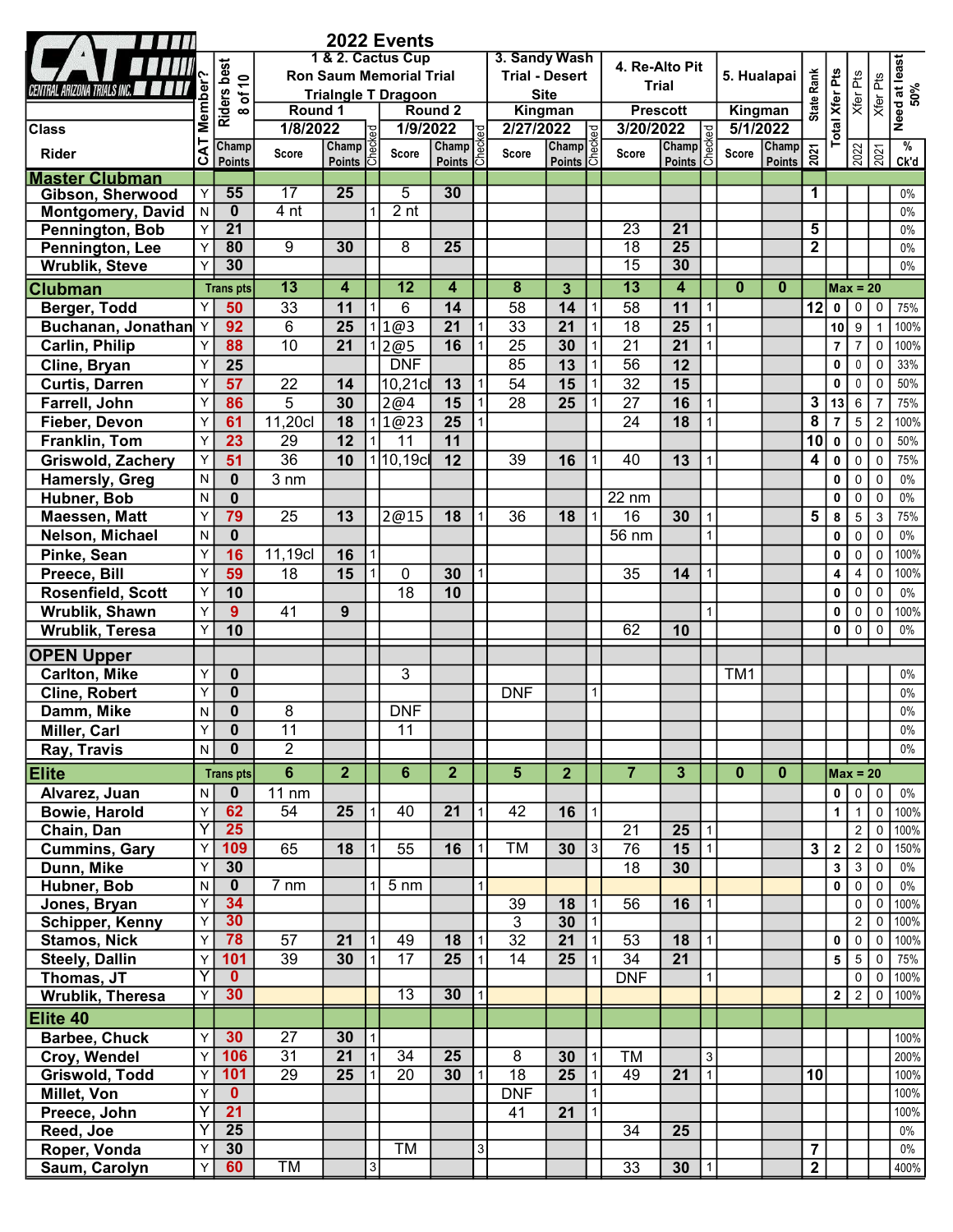|                                          |                                  |                                                    |                                   |                       |           | 2022 Events                      |                                    |    |                       |                        |     |                                    |                          |             |                         |                                                       |                                           |                              |                                  |                         |                      |
|------------------------------------------|----------------------------------|----------------------------------------------------|-----------------------------------|-----------------------|-----------|----------------------------------|------------------------------------|----|-----------------------|------------------------|-----|------------------------------------|--------------------------|-------------|-------------------------|-------------------------------------------------------|-------------------------------------------|------------------------------|----------------------------------|-------------------------|----------------------|
|                                          |                                  |                                                    |                                   |                       |           | 1 & 2. Cactus Cup                |                                    |    | 3. Sandy Wash         |                        |     | 4. Re-Alto Pit                     |                          |             |                         |                                                       |                                           |                              |                                  |                         | Need at least<br>50% |
| Central Arizona Trials Inc. <b>All</b>   |                                  | Riders best<br>8 of 10                             |                                   |                       |           | <b>Ron Saum Memorial Trial</b>   |                                    |    | <b>Trial - Desert</b> |                        |     |                                    | <b>Trial</b>             | 5. Hualapai | <b>State Rank</b>       | <b>Total Xfer Pts</b>                                 | Xfer Pts                                  | Xfer Pts                     |                                  |                         |                      |
|                                          |                                  |                                                    | Round 1                           |                       |           | <b>Trialngle T Dragoon</b>       | Round 2                            |    |                       | <b>Site</b><br>Kingman |     |                                    | <b>Prescott</b>          |             | Kingman                 |                                                       |                                           |                              |                                  |                         |                      |
| <b>Class</b>                             |                                  |                                                    | 1/8/2022                          |                       |           | 1/9/2022                         |                                    |    | 2/27/2022             |                        |     | 3/20/2022                          |                          |             | 5/1/2022                |                                                       |                                           |                              |                                  |                         |                      |
| <b>Rider</b>                             | <b>CAT Member</b>                | Champ                                              | Score                             | Champ                 | <b>be</b> | Score                            | Champ                              | ē  | Score                 | Champ                  |     | <b>Score</b>                       | <b>Champ</b><br>Points 5 |             | <b>Score</b>            | Champ<br>$\frac{\text{Champ}}{\text{Points}} \approx$ |                                           |                              |                                  | $\frac{2022}{2021}$     | %                    |
|                                          |                                  | Points                                             | 10                                | Points 5<br>3         |           | 6                                | <b>Points</b><br>$\overline{2}$    | 15 | 4                     | <b>Points</b>          | l5I | $\overline{\mathbf{8}}$            | $\overline{\mathbf{3}}$  |             | $\mathbf{0}$            | $\bf{0}$                                              |                                           |                              | $Max = 20$                       |                         | Ck'd                 |
| <b>Novice</b>                            | Y                                | <b>Trans</b> pts<br>16                             | 45                                | 16                    |           |                                  |                                    |    |                       | $\mathbf{2}$           |     |                                    |                          |             |                         |                                                       |                                           |                              |                                  |                         |                      |
| Beaver, Fred                             |                                  | $\overline{25}$                                    |                                   |                       |           |                                  |                                    |    |                       |                        |     |                                    |                          |             |                         |                                                       |                                           | 0                            | $\mathsf 0$<br>$\overline{2}$    | $\mathbf 0$             | $0\%$<br>$0\%$       |
| <b>Caley, Trent</b>                      | Y<br>Y                           | $\mathbf{0}$                                       |                                   |                       |           |                                  |                                    |    |                       |                        |     | 34<br><b>DNF</b>                   | 25                       |             |                         |                                                       | 18                                        | $\cdot$ 2                    | $\overline{0}$                   | $\mathbf 0$<br>$\Omega$ | $0\%$                |
| <b>Crow, Daniel</b>                      | Y                                | 60                                                 |                                   |                       |           |                                  |                                    |    | $\overline{23}$       |                        |     | $\overline{13}$                    |                          |             |                         |                                                       |                                           |                              | 5 <sup>1</sup>                   | $\Omega$                | 100%                 |
| De Alva, Chad                            |                                  | 36                                                 | $\overline{52}$                   | 15                    |           | $\overline{29}$                  | $\overline{21}$                    |    |                       | 30                     |     |                                    | 30                       |             |                         |                                                       |                                           |                              | $\mathbf 0$                      | $\Omega$                | 100%                 |
| Dugan, Dillon<br>Hubner, Bennett         | Y<br>$\mathsf{N}$                | $\bf{0}$                                           | 26, 15cl nm                       |                       |           | $9 \, \text{nm}$                 |                                    |    |                       |                        |     | 84 nm                              |                          |             |                         |                                                       |                                           | 0<br>0                       | $\mathbf 0$                      | $\Omega$                | $0\%$                |
| Jones, Devon                             | $\overline{Y}$                   | 39                                                 |                                   |                       |           |                                  |                                    |    | $\overline{73}$       | 21                     |     | 67                                 | $\overline{18}$          |             |                         |                                                       |                                           |                              | $\mathbf 0$                      | $\mathbf 0$             | 100%                 |
| Kowalek, David                           | $\mathsf{Y}$                     | $\overline{21}$                                    | <b>DNF</b>                        |                       |           |                                  |                                    |    |                       |                        |     | $\overline{58}$                    | $\overline{21}$          |             |                         |                                                       |                                           | 1                            | $\mathbf{1}$                     | 0                       | $0\%$                |
| Moelder, Roland                          | Y                                | 25                                                 | <b>DNF</b>                        |                       |           | 20                               | 25                                 |    |                       |                        |     |                                    |                          |             |                         |                                                       |                                           | $\mathbf{1}$                 | 1                                | 0                       | 50%                  |
| Myers, Keith                             | Y                                | 43                                                 | <b>DNF</b>                        |                       |           | $\overline{70}$                  | 18                                 |    | $\overline{72}$       | 25                     |     | <b>DNF</b>                         |                          |             |                         |                                                       | 13                                        | $\mathbf{1}$                 | $\mathbf{1}$                     | $\overline{0}$          | 100%                 |
| Richardson, Sean                         | N                                | $\mathbf{0}$                                       |                                   |                       |           | $7 \, \text{nm}$                 |                                    |    |                       |                        |     |                                    |                          |             |                         |                                                       |                                           | 0                            | $\mathbf 0$                      | $\overline{0}$          | $0\%$                |
| Rosenfield, Karissa                      | $\mathsf{Y}$                     | $\overline{25}$                                    | $\overline{16}$                   | 25                    |           |                                  |                                    |    |                       |                        |     |                                    |                          |             |                         |                                                       |                                           | $\mathbf{2}$                 | $\overline{2}$                   | $\mathbf 0$             | $0\%$                |
| West, Justin                             | Y                                | 34                                                 |                                   |                       |           |                                  |                                    |    | 76                    | 18                     |     | 77                                 | 16                       |             |                         |                                                       |                                           |                              | $\mathbf 0$                      | $\mathbf 0$             | 50%                  |
| <b>Wrublik, Nicholas</b>                 | $\mathsf{Y}$                     | 21                                                 | 26, 14cl                          | $\overline{21}$       |           |                                  |                                    |    |                       |                        |     |                                    |                          |             |                         |                                                       | $\overline{\mathbf{8}}$                   | 1                            | $\mathbf{1}$                     | $\mathbf 0$             | 200%                 |
| Wrublik, Shawn                           | Y                                | 48                                                 | 40                                | $\overline{18}$       |           | $\overline{3}$                   | 30                                 |    |                       |                        |     |                                    |                          |             |                         |                                                       | $\overline{2}$                            | 6                            | $\overline{2}$                   | $\overline{4}$          | 50%                  |
| <b>Wrublik, Theresa</b>                  | Y                                | 30                                                 | $\overline{12}$                   | 30                    |           |                                  |                                    |    |                       |                        |     |                                    |                          |             |                         |                                                       | $\overline{\mathbf{3}}$                   | $\overline{7}$               | $\mathbf{3}$                     | $\overline{4}$          | 100%                 |
|                                          |                                  |                                                    |                                   |                       |           |                                  |                                    |    |                       |                        |     |                                    |                          |             |                         |                                                       |                                           |                              |                                  |                         |                      |
| Novice 40                                |                                  |                                                    |                                   |                       |           |                                  |                                    |    |                       |                        |     |                                    |                          |             |                         |                                                       |                                           |                              |                                  |                         |                      |
| Alley, Frank                             | Y                                | 30                                                 |                                   |                       |           |                                  |                                    |    |                       |                        |     | 45                                 | 30                       |             |                         |                                                       | 4                                         |                              |                                  |                         | $0\%$                |
| <b>Bowsher, Tim</b>                      | Y                                | $\bf{0}$                                           |                                   |                       |           |                                  |                                    |    |                       |                        |     |                                    |                          | 2           |                         |                                                       | $\overline{\mathbf{3}}$                   |                              |                                  |                         | $0\%$                |
| Klinder, Steven                          | Y                                | $\overline{25}$                                    |                                   |                       |           |                                  |                                    |    | 78                    | 25                     |     |                                    |                          |             |                         |                                                       |                                           |                              |                                  |                         | 100%                 |
| <b>Scott, Rick</b>                       | Y                                | 55                                                 |                                   |                       |           |                                  |                                    |    | $\overline{41}$       | 30                     |     | 52                                 | 25                       |             |                         |                                                       | 8                                         |                              |                                  |                         | 50%                  |
| <b>Novice 55</b>                         |                                  |                                                    |                                   |                       |           |                                  |                                    |    |                       |                        |     |                                    |                          |             |                         |                                                       |                                           |                              |                                  |                         |                      |
| <b>Bickel, Todd</b>                      | N                                | $\bf{0}$                                           | $117 \text{ nm}$                  |                       |           |                                  |                                    |    |                       |                        |     |                                    |                          |             |                         |                                                       |                                           |                              |                                  |                         | $0\%$                |
| Lowney, Kevin                            | Y                                | 120                                                | $26, 1-2s$                        | 30                    |           | 6                                | 30                                 |    | 26                    | 30                     |     | $\overline{23}$                    | 30                       |             |                         |                                                       |                                           |                              |                                  |                         | 50%                  |
| Lynch, Ed                                | Y                                | 25                                                 |                                   |                       |           |                                  |                                    |    | 47                    | 25                     |     |                                    |                          |             |                         |                                                       | 7                                         |                              |                                  |                         | 100%                 |
| Reese, Robert                            | Y                                | $\bf{0}$<br>67                                     | $26,3-2s$ nt                      |                       |           | 10 <sub>nt</sub>                 |                                    |    |                       |                        |     | $\overline{52}$                    |                          |             |                         |                                                       |                                           |                              |                                  |                         | $0\%$                |
| Steelman, Tim                            | Y                                | 71                                                 | 34<br>46                          | 25<br>$\overline{21}$ |           | 24<br>$\overline{18}$            | $\overline{21}$<br>$\overline{25}$ |    |                       |                        |     | $\overline{51}$                    | $\overline{21}$          |             |                         |                                                       | $\overline{\mathbf{2}}$<br>$\overline{4}$ |                              |                                  |                         | 33%                  |
| Stevenson, Paul                          | Y<br>Y                           | 18                                                 | $\overline{58}$                   | $\overline{18}$       |           |                                  |                                    |    |                       |                        |     |                                    | 25                       |             |                         |                                                       |                                           |                              |                                  |                         | 67%<br>100%          |
| Thomas, Tom<br>West, Bill                | $\overline{N}$                   | $\overline{\mathbf{0}}$                            |                                   |                       |           |                                  |                                    |    | $42 \text{ nm}$       |                        |     |                                    |                          |             |                         |                                                       |                                           |                              |                                  |                         | $0\%$                |
|                                          |                                  |                                                    |                                   |                       |           |                                  |                                    |    |                       |                        |     |                                    |                          |             |                         |                                                       |                                           |                              |                                  |                         |                      |
| <b>Air Cooled</b>                        |                                  |                                                    |                                   |                       |           |                                  |                                    |    |                       |                        |     |                                    |                          |             |                         |                                                       |                                           |                              |                                  |                         |                      |
| Gibson, Sherwood                         | $\mathsf{Y}$                     | 60<br>80                                           | $\overline{2}$<br>$\overline{13}$ | 30<br>25              |           | 0                                | 30<br>$\overline{25}$              |    |                       |                        |     |                                    |                          |             |                         |                                                       |                                           |                              |                                  |                         | 0%                   |
| Palmer, Rich                             | Y                                |                                                    |                                   |                       |           | $\overline{5}$<br>$\overline{7}$ |                                    |    |                       |                        |     | $\overline{13}$<br>$\overline{15}$ | 30                       |             |                         |                                                       | $\mathbf 1$                               |                              |                                  |                         | 100%                 |
| <b>Beginner</b>                          |                                  | <b>Trans</b> pts                                   | $\overline{6}$                    | $\overline{2}$        |           |                                  | $\overline{\mathbf{3}}$            |    | 6                     | $\overline{2}$         |     |                                    | $\overline{5}$           |             | $\overline{\mathbf{0}}$ | $\overline{\mathbf{0}}$                               |                                           |                              | $Max = 15$                       |                         |                      |
| Adams, Karleen                           | $\overline{N}$                   | $\overline{\mathbf{0}}$<br>$\overline{\mathbf{0}}$ |                                   |                       |           |                                  |                                    |    | $21 \text{ nm}$       |                        |     | 43 nm                              |                          |             |                         |                                                       |                                           | 0 <sup>1</sup>               | $\overline{0}$                   |                         | $0\%$<br>$0\%$       |
| <b>Bickel, Todd</b>                      | $\overline{N}$<br>$\overline{Y}$ | $9^{\circ}$                                        |                                   |                       |           |                                  |                                    |    |                       |                        |     | 77                                 | 9                        |             |                         |                                                       |                                           | $\mathbf{0}$<br>$\mathbf{0}$ | $\overline{0}$<br>$\overline{0}$ | $\mathbf 0$             | 100%                 |
| Dunn, Leeland                            | $\overline{Y}$                   | $\mathbf{0}$                                       |                                   |                       |           |                                  |                                    |    |                       |                        |     | <b>DNF</b>                         |                          |             |                         |                                                       |                                           | 0                            | $\mathbf 0$                      |                         | 100%                 |
| Estala, Roberta                          | $\overline{\mathsf{Y}}$          | 11                                                 |                                   |                       |           |                                  |                                    |    |                       |                        |     | 44                                 | 11                       |             |                         |                                                       |                                           | 0                            | $\mathbf 0$                      |                         | $0\%$                |
| Farrell, Cyndi<br><b>Glasel, Charles</b> | Y                                | 30                                                 |                                   |                       |           |                                  |                                    |    |                       |                        |     | 0                                  | 30                       |             |                         |                                                       |                                           | $\mathbf{0}$                 | $\mathbf 0$                      |                         | 100%                 |
| Hare, David                              | Y                                | 92                                                 | $\overline{16}$                   | $\overline{25}$       |           | 6                                | 21                                 |    | 8                     | 30                     |     | $\overline{7}$                     | 16                       |             |                         |                                                       | 10                                        | $\vert$ 4                    | $\vert$ 4                        | $\Omega$                | 100%                 |
| <b>Hicks, Anthony</b>                    | $\overline{Y}$                   | 79                                                 | 43                                | $\overline{18}$       |           | $\overline{17}$                  | $\overline{18}$                    |    | 14                    | 25                     |     | $\overline{6}$                     | $\overline{18}$          |             |                         |                                                       | $\overline{\mathbf{3}}$                   | $\overline{\mathbf{3}}$      | $\mathbf{1}$                     | 2                       | 100%                 |
| Hubner, Carter                           | $\overline{\mathsf{N}}$          | $\overline{\mathbf{0}}$                            |                                   |                       |           |                                  |                                    |    |                       |                        |     | 27 nm                              |                          |             |                         |                                                       |                                           | $\overline{0}$               | $\overline{0}$                   |                         | $0\%$                |
| Johnson, Teresa                          | Y                                | 10                                                 |                                   |                       |           |                                  |                                    |    |                       |                        |     | 57                                 | 10                       |             |                         |                                                       |                                           | $\mathbf{0}$                 | $\mathbf 0$                      |                         | $0\%$                |
| Pearl, Gretchen                          | Y                                | 21                                                 |                                   |                       |           |                                  |                                    |    |                       |                        |     | 2 @2                               | $\overline{21}$          |             |                         |                                                       |                                           | 0                            | $\mathbf 0$                      |                         | 100%                 |
| <b>Pennington, Baylee</b>                | $\overline{Y}$                   | 75                                                 | 7                                 | 30                    |           | $\mathbf{0}$                     | 30                                 |    |                       |                        |     | $\overline{10}$                    | 15                       |             |                         |                                                       |                                           | 1   10                       | 5 <sub>5</sub>                   | $5\phantom{.0}$         | 100%                 |
| Perry, Tom                               | N                                | $\mathbf{0}$                                       |                                   |                       |           |                                  |                                    |    | 34 nm                 |                        |     |                                    |                          |             |                         |                                                       |                                           | $\mathbf{1}$                 | $\overline{0}$                   | $\overline{1}$          | 100%                 |
| Saines, Simon                            | Y                                | $\overline{28}$                                    | <b>DNF</b>                        |                       |           | 49                               | 16                                 |    |                       |                        |     | 35                                 | 12                       |             |                         |                                                       |                                           | $\mathbf 0$                  | $\overline{0}$                   | $\mathbf 0$             | $0\%$                |
| Steely, Kade                             | Y                                | 76                                                 | 54                                | 16                    |           | $\overline{3}$                   | $\overline{25}$                    |    | $\overline{18}$       | 21                     |     | 14                                 | 14                       |             |                         |                                                       |                                           | $\mathbf{2}$                 | $2 \mid$                         | $\overline{0}$          | 100%                 |
| Tassin, Lane                             | Y                                | 31                                                 |                                   |                       |           |                                  |                                    |    | 24                    | 18                     |     | $\overline{17}$                    | 13                       |             |                         |                                                       |                                           | $\mathbf{0}$                 | $\circ$                          | $\mathbf 0$             | 100%                 |
| Tubbe, Eli                               | Y                                | 40                                                 |                                   |                       |           | 116                              | 15                                 |    |                       |                        |     | 2@9                                | $\overline{25}$          |             |                         |                                                       | 12                                        | 4                            | $\vert 4 \vert$                  | $\mathbf 0$             | 100%                 |
| Wrublik, Gabriel                         | Y                                | 21                                                 | $\overline{32}$                   | 21                    |           | <b>DNF</b>                       |                                    |    |                       |                        |     |                                    |                          |             |                         |                                                       |                                           | 411                          | $\overline{0}$                   | $\overline{1}$          | 100%                 |
|                                          |                                  |                                                    |                                   |                       |           |                                  |                                    |    |                       |                        |     |                                    |                          |             |                         |                                                       |                                           |                              |                                  |                         |                      |